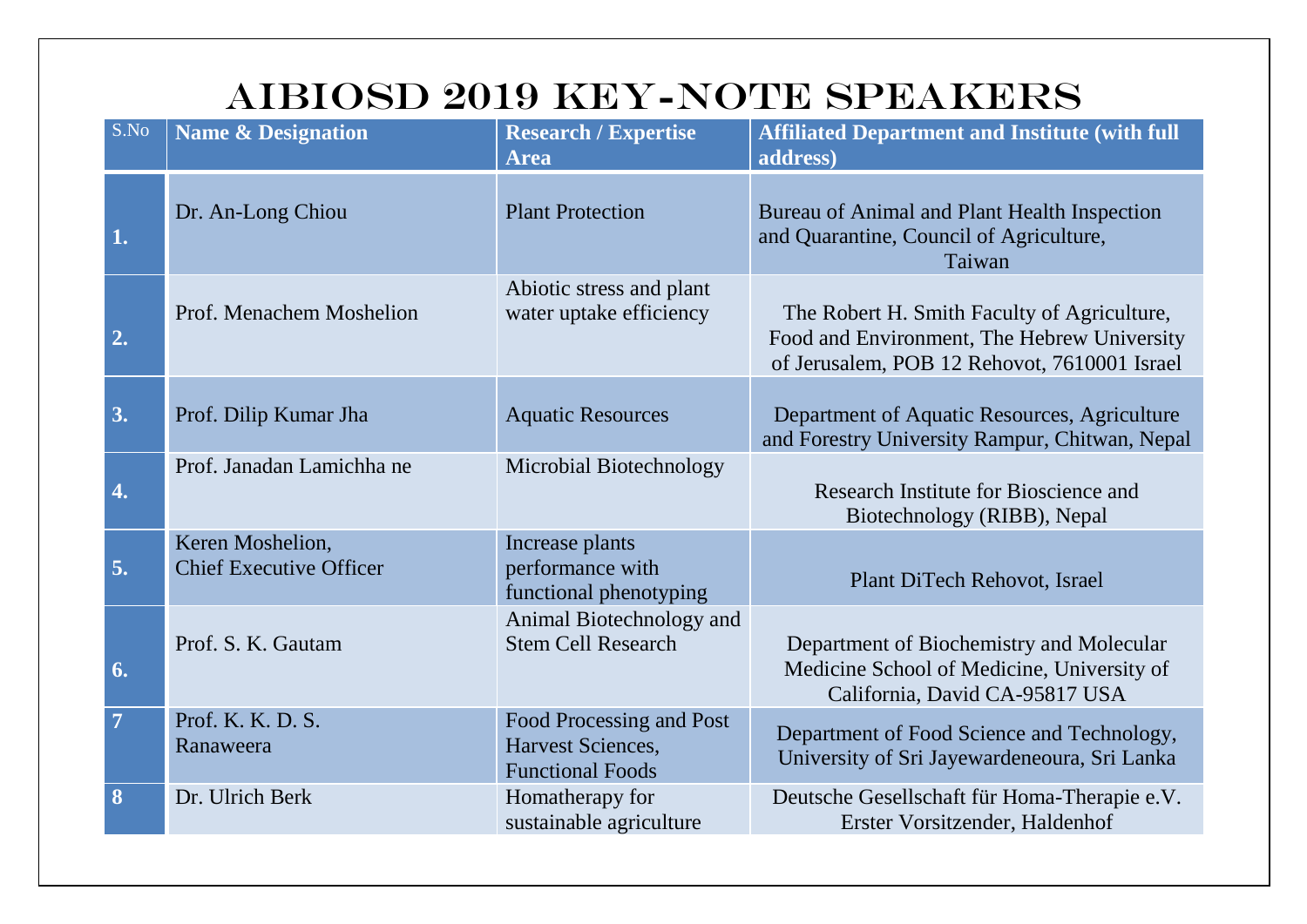| 9         | Dr. John Anurag Panga,<br><b>General Manager</b> | Organic farming                         | Deena Organic Farms (White Grass Agriculture<br>& General Trading), 12 C, Dubai Creek Tower,<br>Dubai, United Arab Emirates                                   |
|-----------|--------------------------------------------------|-----------------------------------------|---------------------------------------------------------------------------------------------------------------------------------------------------------------|
| <b>10</b> | Prof. Bernard Paul                               | Plant protection and plant<br>pathology | Laboratoire de Mycologie et de Phytopathologie,<br>Institut Jules Guyot, Université de Bourgogne,<br>21000 Dijon, France                                      |
| 11        | Prof. Saber Mohamed Abd- Allah                   | Reproductive Biology &<br>Genetics      | Faculty of Veterinary Medicine, Beni-Suef<br>University, Egypt                                                                                                |
| 12        | Prof.Tanzima Yeasmin                             | Agricultural<br>Biotechnology           | Dept .of Biochemistry and Molecular Biology<br>University of Rajshahi, Rajshahi - 6205.<br>Bangladesh                                                         |
| 13        | Prof. Janardan Lamichhane                        | Pharmaceutical<br>Biotechnology         | Department of Biotechnology, Kathmandu<br>University, Nepal                                                                                                   |
| 14        | Prof. Gustavo Molina                             | Food Technology                         | Laboratory of Bioflavors and Bioactive<br>Compounds, Department of Food Science,<br>Faculty of Food Engineering, University of<br>Campinas, São Paulo, Brazil |
| 15        | Prof. Fengliang Jin                              | Agricultural<br>Biotechnology           | Laboratory of Bio-Pesticide and Application of<br>Guangdong Province, College of Agriculture,<br>South China Agricultural University, Guangzhou,<br>China     |
| 16        | Prof. Mohammed Kuddus,<br>Vice Dean,             | Enzymology                              | University of Hail, Kingdom of Saudi Arabia                                                                                                                   |
| 17        | Dr. Manoj Kaushal                                | Agricultural<br>Biotechnology           | International Institute of Tropical Agriculture<br>(IITA) Ibadan Nigeria                                                                                      |
| 18        | Dr. Uday Kishor                                  | <b>Medical Biotechnology</b>            | Brunel University, London, UK                                                                                                                                 |
| <b>19</b> | Prof. Paul Hayes                                 | <b>Microbial Genomics</b>               | School of Biological Sciences, Science Faculty<br>Office, University of Portsmouth, Portsmouth,                                                               |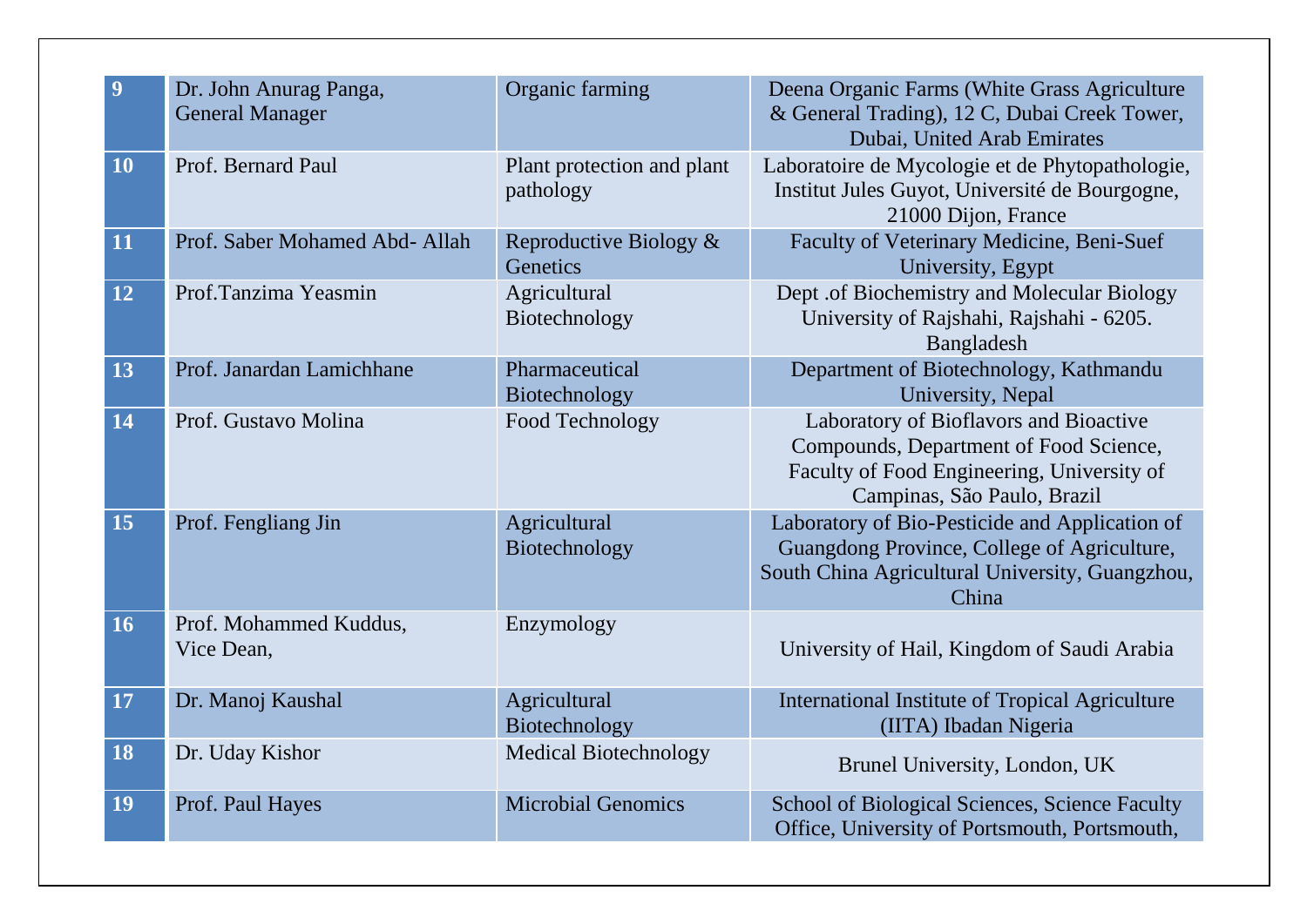| 20 | Dr. S. K. Khare                   | <b>Enzyme and Microbial</b><br>Biochemistry        | Associate Dean (R&D) & Professor of<br><b>Biochemistry Enzyme and Microbial</b><br>Biochemistry Lab, Dept. of Chemistry, Indian<br>Institute of Technology Delhi New Delhi-110016<br>India |
|----|-----------------------------------|----------------------------------------------------|--------------------------------------------------------------------------------------------------------------------------------------------------------------------------------------------|
| 21 | Prof. S. S. Bajpai                | <b>Environmental Science</b><br>and Climate Change | Amity University Madhya Pradesh, Maharajpura,<br>Gwalior-474005 (India)                                                                                                                    |
| 22 | Mr. Atul Bagai                    | <b>Environment and Climate</b><br>Change           | Head, UN Environment Country Office, India 55,<br>Lodhi Estate, P.O. Box 3059, New Delhi- 110003                                                                                           |
| 23 | Prof. Mohan Singh                 | Agricultural<br>Biotechnology                      | Centre of Biotechnology & Centre of<br>Bioinformatics University of Allahabad,<br>Allahabad - 211002 (India)                                                                               |
| 24 | Dr. A. K. Patra,<br>Director      | Food and Agricultural<br>Biotechnology             | Indian Institute of Soil Science (IISS-ICAR),<br>Guna - Bhopal Rd, Radha Krishna Colony, Navi<br>Bagh, Bhopal, Madhya Pradesh 462038                                                       |
| 25 | Dr. Aparup Das<br><b>Director</b> | <b>Medical Biotechnology</b>                       | National Institute for Research in Tribal Health<br>(NIRTH), Nagpur Road, Near NSCB Medical<br>Collage, Dhanvantri Nagar, Shastri Nagar,<br>Jabalpur, Madhya Pradesh 482003                |
| 26 | Dr. Phalisteen Sultan             | Food and Agricultural<br>Biotechnology             | <b>Plant Biotechnology Division CSIR-Indian</b><br>Institute of Integrative Medicine Sanat Nagar,<br>Srinagar - Kashmir, 190005<br>Jammu & Kashmir, India                                  |
| 27 | Prof. Gyan Ranjan Raout           | Food and Agricultural<br>Biotechnology             | Department of Agricultural Bio-technology,<br>College of Agriculture, OUAT, Bhubaneswar-<br>751003, Dist-Khordha, Odisha                                                                   |
| 28 | Shri Abhilash Khandekar           | Climate change and<br>challenges                   | Room No. 121, First Floor Parliament Library<br>Building Lok Sabha Secretariat New Delhi-<br>110001                                                                                        |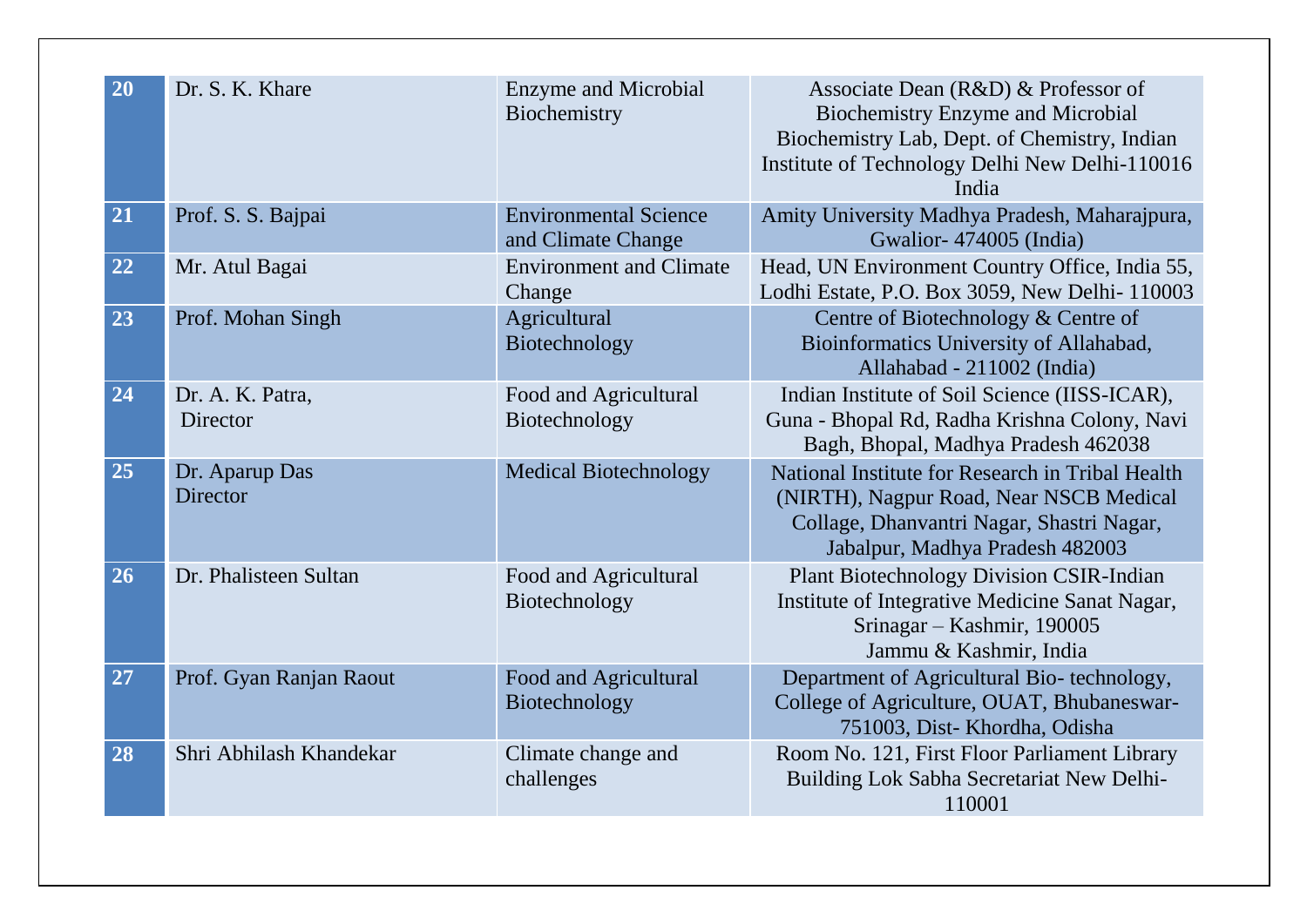| 29 | Prof. Bechan Sharma                               | <b>Medical Biotechnology</b>                                   | Department of Biochemistry University<br>Allahabad-211002 India                                                                          |
|----|---------------------------------------------------|----------------------------------------------------------------|------------------------------------------------------------------------------------------------------------------------------------------|
| 30 | Dr Siya Ram                                       | <b>Medical Biotechnology</b>                                   | School of Biotechnology, Gautam Buddha<br>University, Gr. Noida, UP,-201312, India                                                       |
| 31 | Dr. Deepak Rawool                                 | Animal Biotechnology and<br>Veterinary<br><b>Public Health</b> | Veterinary Public Health Division<br><b>ICAR-Indian Veterinary Research Institute,</b><br>Izatnagar - Bareilly (UP) -243122              |
| 32 | Prof. Anita Patil                                 | Medical and<br>Pharmaceutical<br>Biotechnology                 | Department of Biotechnology, Sant Gadge<br>Amrawati University, Amarawati (MH)                                                           |
| 33 | Dr. Maulin Pramod Shah                            | Waste management and<br>bioremediation                         | Industrial Waste Water Research Lab, Division of<br>Applied & Environmental Microbiology Enviro<br>Technology Limited Ankleshwar-393002  |
| 34 | Prof. Anil Prakash                                | Agricultural<br>Biotechnology                                  | Department of Microbiology Barkatullah<br>University, Bhopal (MP) India                                                                  |
| 35 | Dr. Gerard Abraham,<br><b>Principal Scientist</b> | <b>Algal Biotechnology</b>                                     | Division of Microbiology, Indian Agricultural<br>Research Institute (IARI), Janak vihar, Pusa, New<br>Delhi, Delhi 110012                |
| 36 | Prof. S. Raisuddin                                | Waste management and<br>bioremediation                         | Department of Medical Elementology &<br>Toxicology Jamia Hamdard (A Government-<br>aided Deemed University)<br>New Delhi - 110062, India |
| 37 | Dr. G. Narasimha                                  | Bionanotechnology                                              | Applied Microbiology Laboratory, Department of<br>Virology, Sri Venkateswara University Tirupati -<br>517502<br>Andhra Pradesh           |
| 38 | Dr. Manish Srivastava                             | <b>Energy Biotechnology</b>                                    | Department of Energy and Environment, TERI<br>University, 10, Institutional Area, Vasant Kunj,<br>New Delhi - 110 070                    |